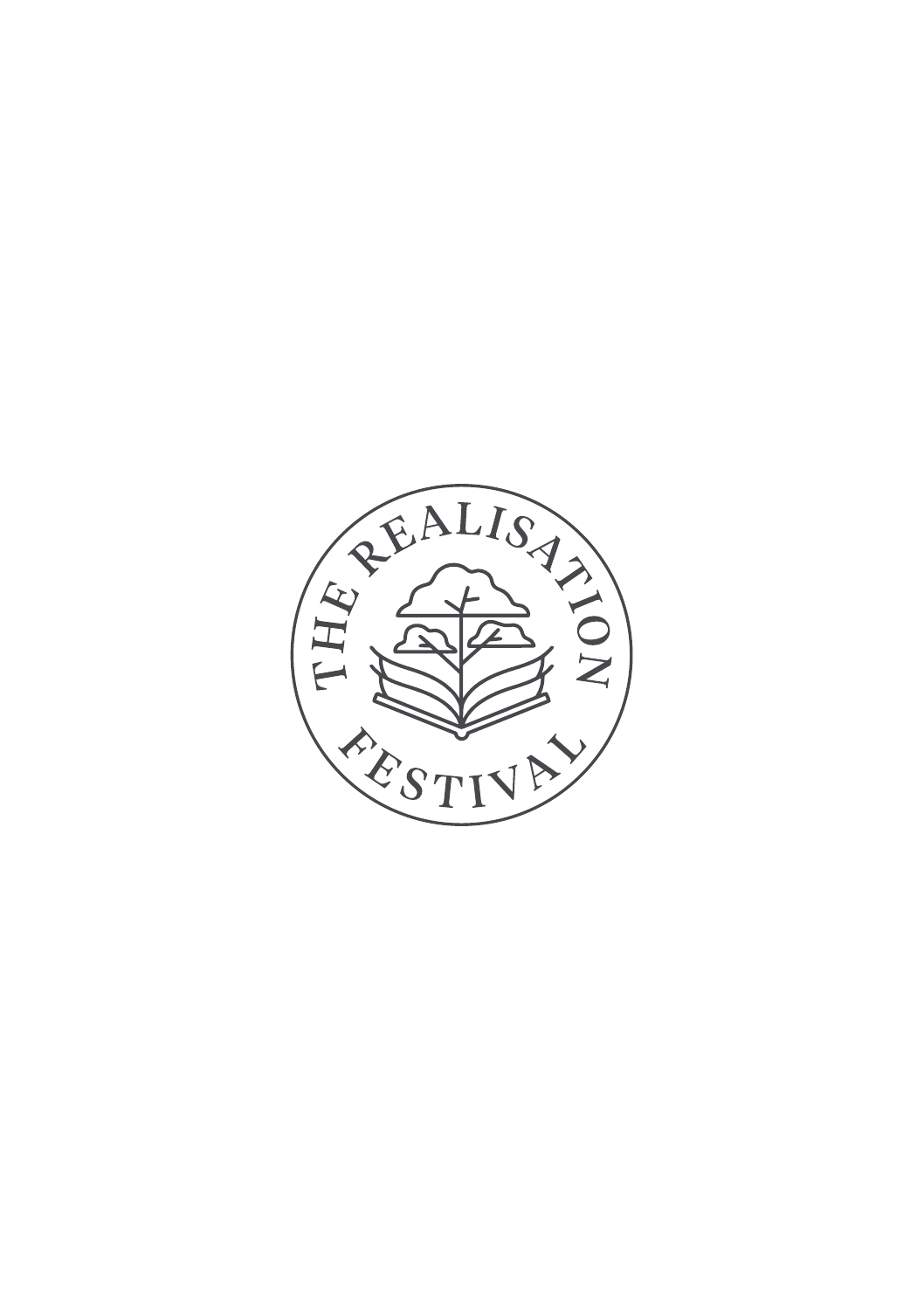The Realisation Festival *Programme 2022*

Unlearning & Re-imagining Nature

## *9th-12th June St Giles House, Dorset*

## Thursday *Gathering*

| -5pm               | Arrival at St Giles House and settle into your accommodation                                                                                                                        |
|--------------------|-------------------------------------------------------------------------------------------------------------------------------------------------------------------------------------|
| 6 <sub>pm</sub>    | Gather in the Library, in the main house.<br>Welcome from Nick and Dinah Ashley-Cooper                                                                                              |
|                    | Introduction to the weekend with Elizabeth Oldfield<br>and Jonathan Rowson                                                                                                          |
| 7:30 <sub>pm</sub> | <b>Dinner</b>                                                                                                                                                                       |
| 8:30 <sub>pm</sub> | Entertainment. Music, improvisation and<br>song with The Realisation Trio.                                                                                                          |
|                    | Our troupe of brilliant performers and musicians will<br>make us laugh and help us process the rich ideas and<br>felt experiences that accompany our unlearning and<br>reimagining. |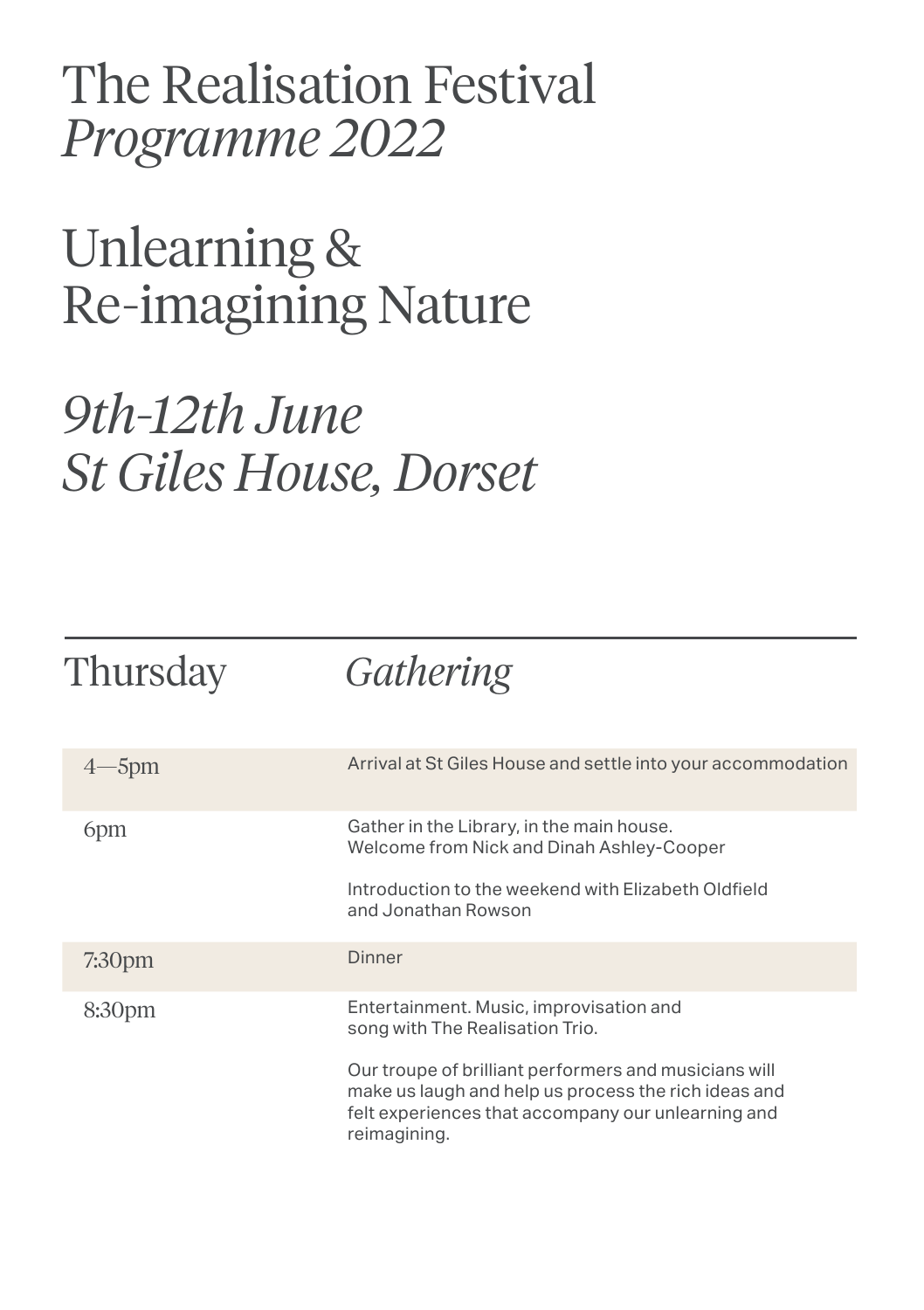| Friday         | What is it to unlearn                                                                                                                                                                                                                                                                                                                                                                                                                   |
|----------------|-----------------------------------------------------------------------------------------------------------------------------------------------------------------------------------------------------------------------------------------------------------------------------------------------------------------------------------------------------------------------------------------------------------------------------------------|
|                | and reimagine nature                                                                                                                                                                                                                                                                                                                                                                                                                    |
| $7 - 8$ am     | Early morning activities – yoga with Rowan Cobelli, running,<br>wild swimming in the stream                                                                                                                                                                                                                                                                                                                                             |
| $7:30-8:30$ am | <b>Breakfast</b>                                                                                                                                                                                                                                                                                                                                                                                                                        |
| $9 - 10:30$ am | What Brings Nature Into Being? Conversation with Alastair<br>McIntosh.                                                                                                                                                                                                                                                                                                                                                                  |
|                | Our times are asking us to think again. What we presume<br>may be mistaken. Sources of inspiration must be<br>rediscovered. Big ideas and the widest vision could be<br>vital to address practical problems with renewed vigor,<br>as the radicals of former years often realised. Alternative<br>traditions, ancient and new, which may be thriving on the<br>margins, could provide the perceptions needed for today<br>and tomorrow. |
| $10:30 - 11am$ | <b>Break</b>                                                                                                                                                                                                                                                                                                                                                                                                                            |
| $11am - 1pm$   | Workshops - Three options, engaging with our themes<br>primarily, though not exclusively, via the body, mind or spirit.<br>Pick one, not necessarily in your comfort zone!                                                                                                                                                                                                                                                              |
|                | Jonathan Ainscough: Singing is in our nature.                                                                                                                                                                                                                                                                                                                                                                                           |
|                | Science tells us we sang before we could talk. A workshop<br>to find your voice and be in harmony together by writing and<br>learning an original song, drawing on the weekend. Warm up<br>provided. Feeling guaranteed. No expertise required.                                                                                                                                                                                         |
|                | Xiaolu Guo: Taoism, landscape and embodiment.                                                                                                                                                                                                                                                                                                                                                                                           |
|                | A workshop using Chinese ink paintings and poems as a<br>way to understand the Tao, including a chance to contribute<br>to copying a master landscape painting. Less is more. Non<br>action is the act. One stroke can be sufficient.                                                                                                                                                                                                   |
|                | Minna Salami: Rethinking individualism.                                                                                                                                                                                                                                                                                                                                                                                                 |
|                | Individualism typically has a negative connotation,<br>and rightly so in that it encourages consumerism and<br>exploitation. But can individualism also guide us toward<br>conscientious and holistic ways of seeing ourselves, each<br>other, and our planet?                                                                                                                                                                          |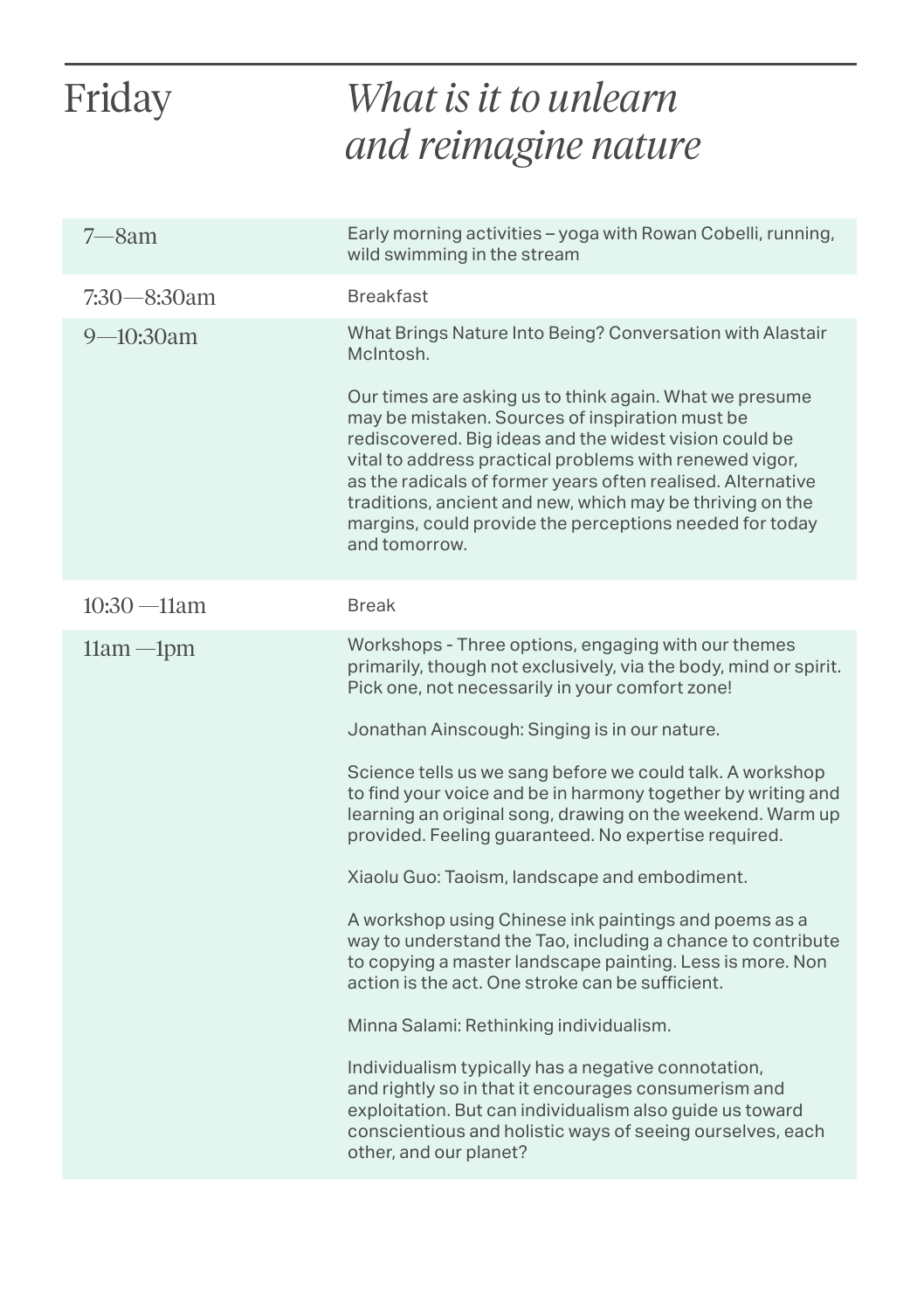| 1pm                | Lunch                                                                                                                                                                                                                                                                                                                                                                                                                                                                                                                                                                                                                                                                                                                                                                                                                                                                                                                                                                                                                                                                                                                                                                                                                                                                 |
|--------------------|-----------------------------------------------------------------------------------------------------------------------------------------------------------------------------------------------------------------------------------------------------------------------------------------------------------------------------------------------------------------------------------------------------------------------------------------------------------------------------------------------------------------------------------------------------------------------------------------------------------------------------------------------------------------------------------------------------------------------------------------------------------------------------------------------------------------------------------------------------------------------------------------------------------------------------------------------------------------------------------------------------------------------------------------------------------------------------------------------------------------------------------------------------------------------------------------------------------------------------------------------------------------------|
| 2pm                | Walk in the parkland, in conversation with<br>Nick Ashley-Cooper, considering St Giles past and present.                                                                                                                                                                                                                                                                                                                                                                                                                                                                                                                                                                                                                                                                                                                                                                                                                                                                                                                                                                                                                                                                                                                                                              |
| 4.00 <sub>pm</sub> | Workshops - Three options, engaging with our themes<br>primarily, though not exclusively, via the body, mind or spirit.<br>Pick one, not necessarily in your comfort zone!<br>Indra Adnan: Can politics come naturally to us?<br>As humans develop their individual and collective<br>agency, what inner and outer technologies will help us be<br>regenerative? This workshop, which includes discussion<br>of up and running projects, will consider what has already<br>emerged to incubate the new forms of value that give<br>energy to communities. It offers a chance to ask how<br>radical we must be to re-align power with flourishing.<br>Susan Harrison: Experiencing Collaboration.<br>Nature is replete with spontaneous and practical<br>collaborations. Life is entangled. This workshop will<br>include learning the basics of improvisation, exploring its<br>possibilities and discovering how it can be done.<br>Amisha Ghadiali: Spiritual cosmologies: Journeying with<br>the more-than-human world.<br>An imaginative exploration of the energies and dynamics<br>in nature as you open up your intuitive intelligence and<br>experience the enchantment and wisdom of this land.<br>If weather allows, this workshop will take place outside. |
| 6.00 <sub>pm</sub> | Small groups - Meet altogether in the<br>Library before going into your small group, to hear from<br>others and grapple with what's being unlearnt.                                                                                                                                                                                                                                                                                                                                                                                                                                                                                                                                                                                                                                                                                                                                                                                                                                                                                                                                                                                                                                                                                                                   |
| 7.30pm             | Dinner                                                                                                                                                                                                                                                                                                                                                                                                                                                                                                                                                                                                                                                                                                                                                                                                                                                                                                                                                                                                                                                                                                                                                                                                                                                                |
| 8.30pm             | Evening entertainments including watching the stars and<br>singing in the grotto                                                                                                                                                                                                                                                                                                                                                                                                                                                                                                                                                                                                                                                                                                                                                                                                                                                                                                                                                                                                                                                                                                                                                                                      |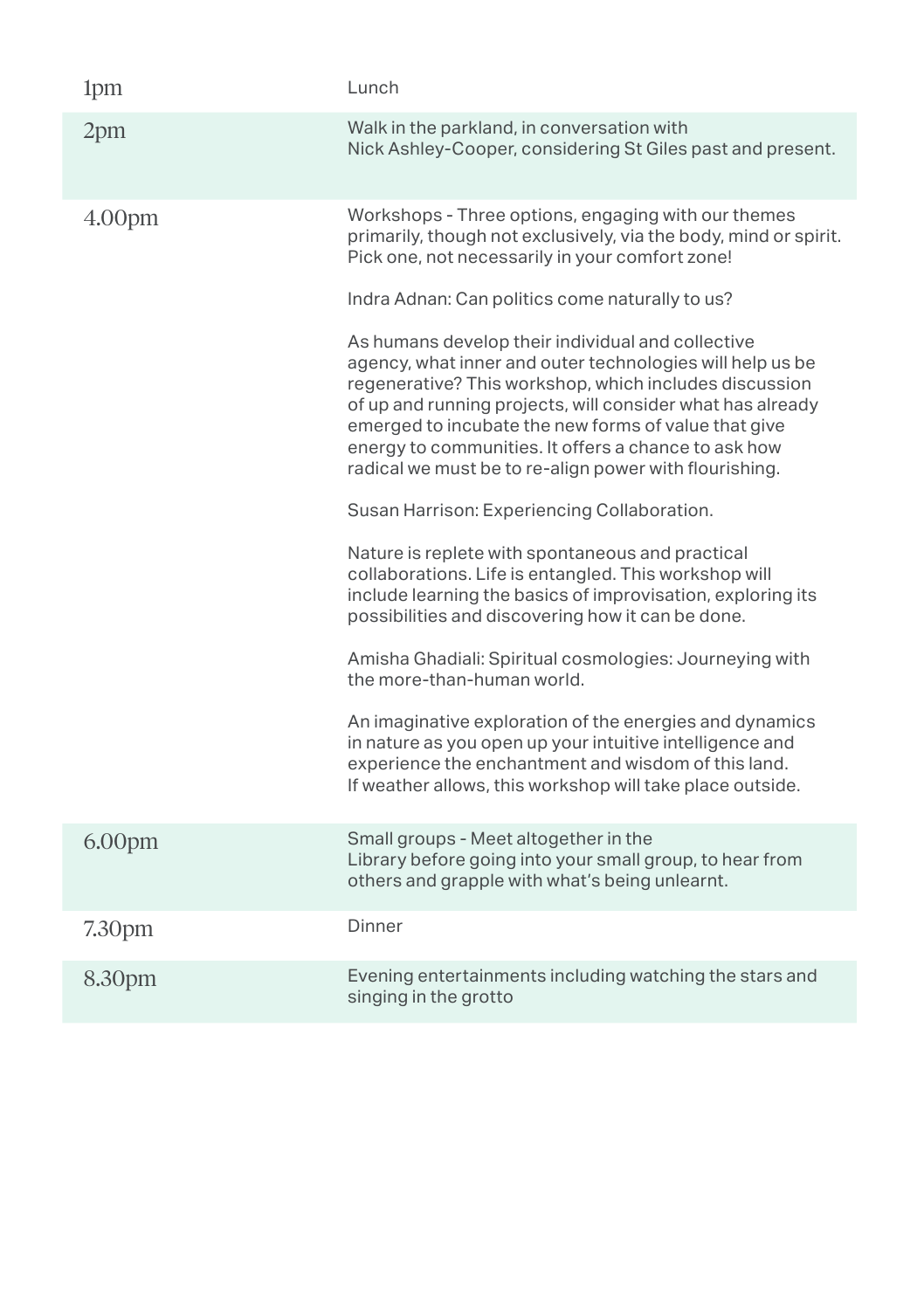| Saturday       | What if we unlearn and<br>reimagine nature?                                                                                                                                                                                                                                                                                                                                                                                                                                                                                                                                                                                                                                                                                                                                                                   |
|----------------|---------------------------------------------------------------------------------------------------------------------------------------------------------------------------------------------------------------------------------------------------------------------------------------------------------------------------------------------------------------------------------------------------------------------------------------------------------------------------------------------------------------------------------------------------------------------------------------------------------------------------------------------------------------------------------------------------------------------------------------------------------------------------------------------------------------|
| $7 - 8$ am     | Early morning activities - yoga with Rowan Cobelli, running,<br>wild swimming in the stream                                                                                                                                                                                                                                                                                                                                                                                                                                                                                                                                                                                                                                                                                                                   |
| 7:30—8:30am    | <b>Breakfast</b>                                                                                                                                                                                                                                                                                                                                                                                                                                                                                                                                                                                                                                                                                                                                                                                              |
| $9 - 10:30$ am | How To Take Care. Conversation with Madeleine Bunting.                                                                                                                                                                                                                                                                                                                                                                                                                                                                                                                                                                                                                                                                                                                                                        |
|                | Attachment to place is a powerful political, personal and<br>spiritual resource. An awareness of that connection across<br>time can shape that soulful energy to raise a consciousness<br>of care and relationships of attention, presence and touch.<br>That, in turn, can inspire creativity and reverence, as well as<br>habits of affection and capacities of endurance, which are<br>needed now and will resource us for the future.                                                                                                                                                                                                                                                                                                                                                                     |
| $10:30 - 11am$ | <b>Break</b>                                                                                                                                                                                                                                                                                                                                                                                                                                                                                                                                                                                                                                                                                                                                                                                                  |
| $11am - 1pm$   | Workshops - Three options, engaging with our themes<br>primarily, though not exclusively, via the body, mind or spirit.<br>Pick one, not necessarily in your comfort zone!<br>Damian Hallam and Sarah Langford in conversation: If The<br>Soil Could Speak.<br>It is widely acknowledged that farming needs reform<br>and that attitudes to food are unsustainable. But what<br>if we responded to these crises by listening to the land<br>and learning from nature itself?Drawing on the practical<br>experience of running farms and working with animals, this<br>is a chance to hear of the wisdom that arises when we are<br>challenged and changed by nature.<br>Tom Chatfield and Mark Vernon in conversation: Varieties of<br>Transhumanism.<br>The nature of human beings is routinely imagined via |
|                | machine metaphors. Transhumanism is often presented as<br>the vision of machines being the way in which we will live and<br>move and have our being. But transhumanism has a spiritual<br>past and uncertain future. Untangle the possibilities and<br>fantasies, the hopes and fears.                                                                                                                                                                                                                                                                                                                                                                                                                                                                                                                        |
|                | Continued on next page >>                                                                                                                                                                                                                                                                                                                                                                                                                                                                                                                                                                                                                                                                                                                                                                                     |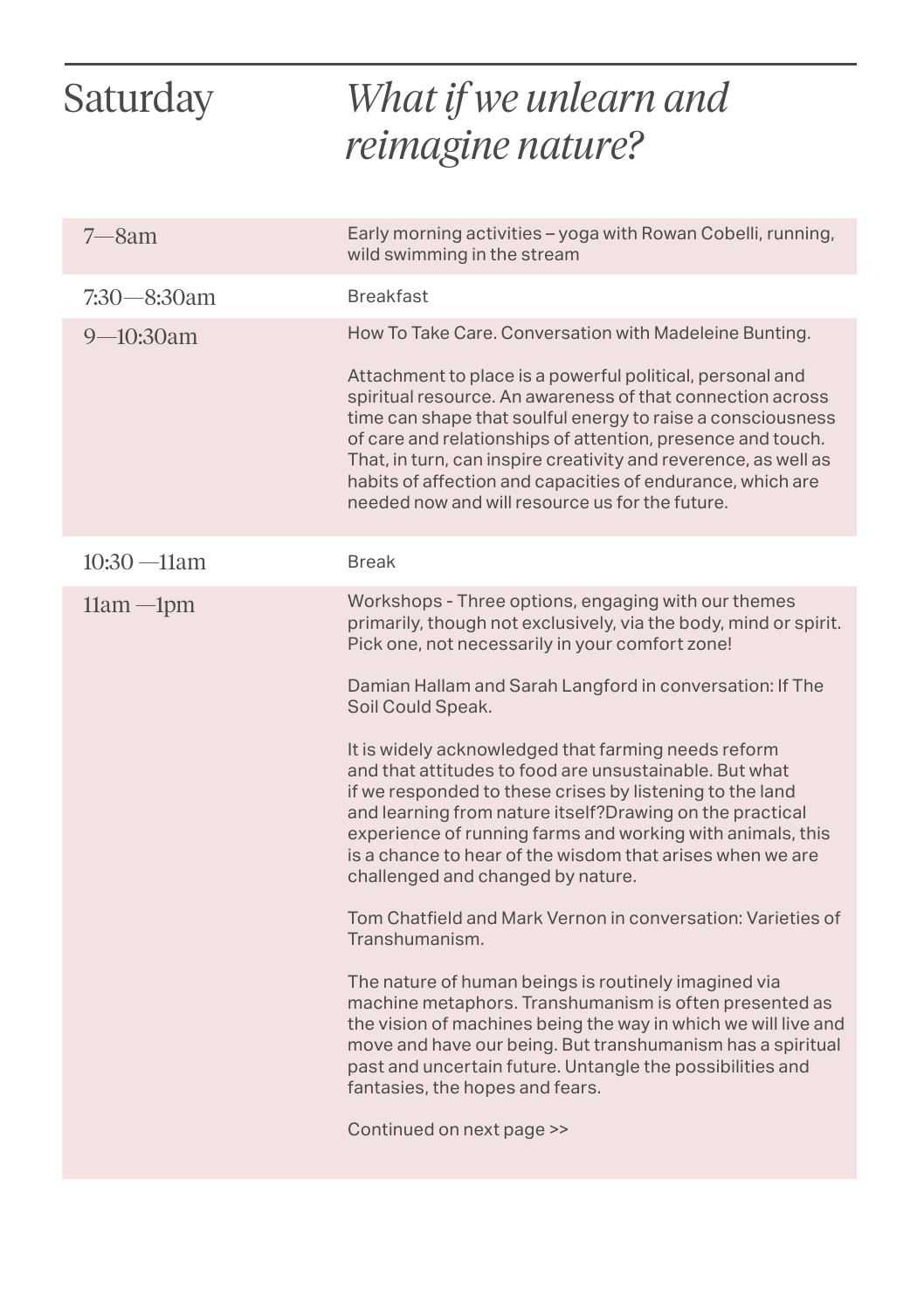| $11am - 1pm$       | Sonia Mcnally: The Spirit of Place.                                                                                                                                                                                                                                                                                                                                                                                              |
|--------------------|----------------------------------------------------------------------------------------------------------------------------------------------------------------------------------------------------------------------------------------------------------------------------------------------------------------------------------------------------------------------------------------------------------------------------------|
|                    | No expertise is required for this drawing workshop<br>engaging with the spirit of place through a guided practice<br>of observation, dialogue and drawing. The imagination will<br>take the lead to re-envisaged what we see. (This workshop<br>is limited to 12 people and will take place in and around the<br>Grotto, located in the enchanted grounds of St Giles.)                                                          |
| 3pm                | The Antidebate                                                                                                                                                                                                                                                                                                                                                                                                                   |
|                    | How can public debate become less combative, more<br>constructive, and possibly a transformative journey of<br>discovery? Join Jonathan Rowson, Indra Adnan and Ivo<br>Mensch as they guide us through The Antidebate. This time<br>altogether, sharing views, learning from others, and tackling<br>differences and difficulties, will explore a key question from<br>the weekend's theme of unlearning and reimagining nature. |
| 6.00 <sub>pm</sub> | <b>Small Groups</b>                                                                                                                                                                                                                                                                                                                                                                                                              |
| 7.30 <sub>pm</sub> | Dinner                                                                                                                                                                                                                                                                                                                                                                                                                           |
| 8.30pm             | Evening entertainments including night stories around the<br>fire pit and dancing in the Bat Cave.                                                                                                                                                                                                                                                                                                                               |